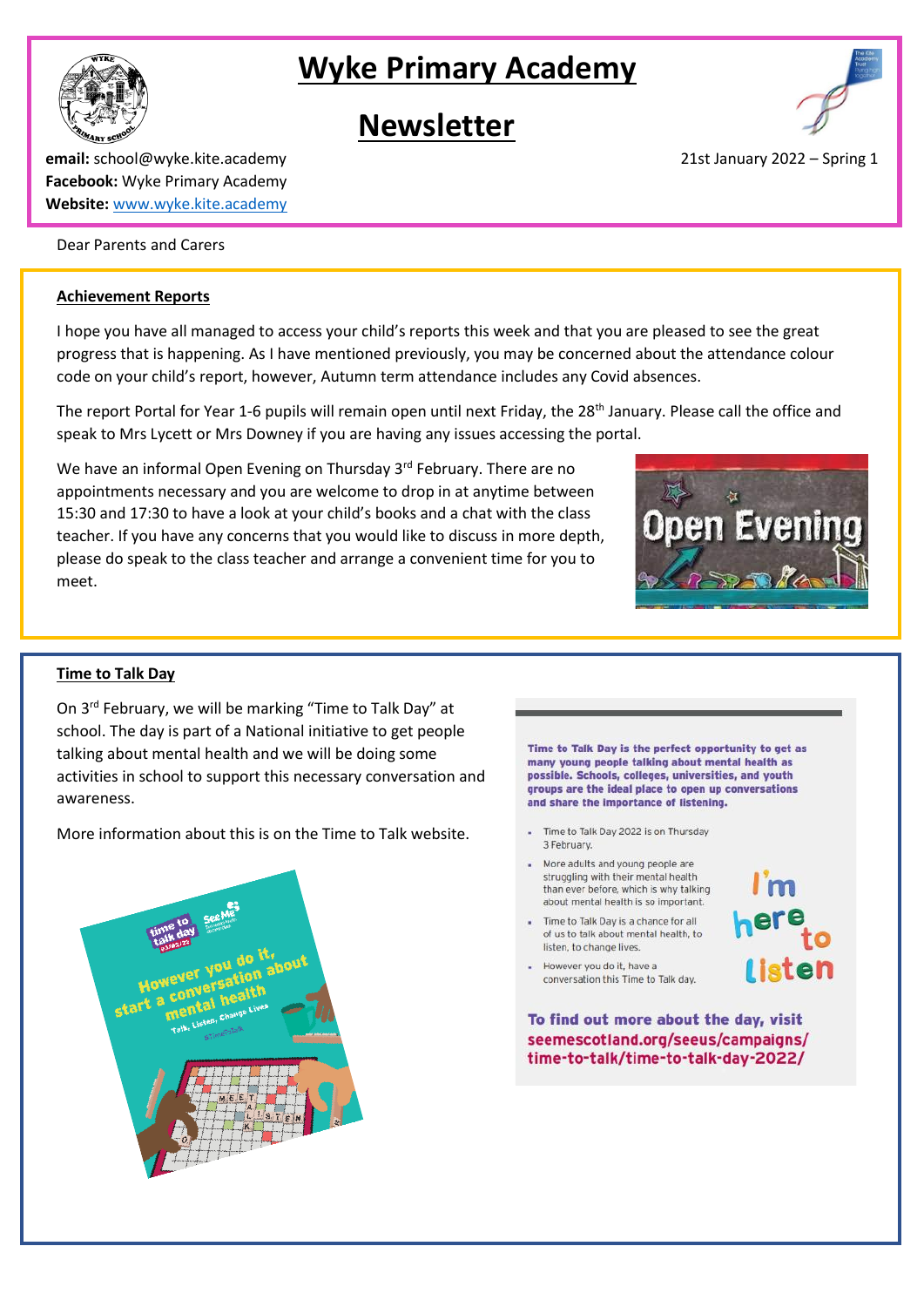## **World Thinking Day**

February 22<sup>nd</sup>, the first day back after half term, is Thinking Day.

Guides and Scouts around the world celebrate World **Thinking Day** every year on 22 February and we would like to invite all Rainbows, Brownies, Guides, Beavers, Cubs and Scouts to wear their Guiding or Scouting uniform to school on this day.



![](_page_1_Picture_4.jpeg)

![](_page_1_Picture_5.jpeg)

#### **Attendance**

![](_page_1_Picture_7.jpeg)

Please be reminded that children are expected to be **in school every day**. If there is a reason for them not being in school, please telephone the school in the morning to let us know. If there is an exceptional reason for your child not to be in school, please complete a request form that is available in the school office. I am unable to authorise

holidays during school time.

The Surrey Inclusion Service have asked us to send a reminder out to parents regarding attendance and unauthorised time off school.

Just to remind parents/carers that if they take their children out of school without authority for 5 or more days (which do not need to be consecutive), they will be liable to receive a penalty notice. Currently the *amount payable under a penalty notice is £60.00 per parent/carer per child if paid within 21* days. Thereafter the amount increases to £120.00 if paid between 21 and 28 days. If the penalty notice *remains unpaid after 28 days, the Local Authority will consider a prosecution in the Magistrates Court.* Please note that penalty notices are issued per parent/carer per child so a family of two parents and two *children will receive 4 penalty notices.*

**Thank you for your support regarding school attendance. Anytime missed in school impacts on the children and their learning.**

## **Covid arrangements update**

![](_page_1_Figure_14.jpeg)

on day 5 & 6, they may